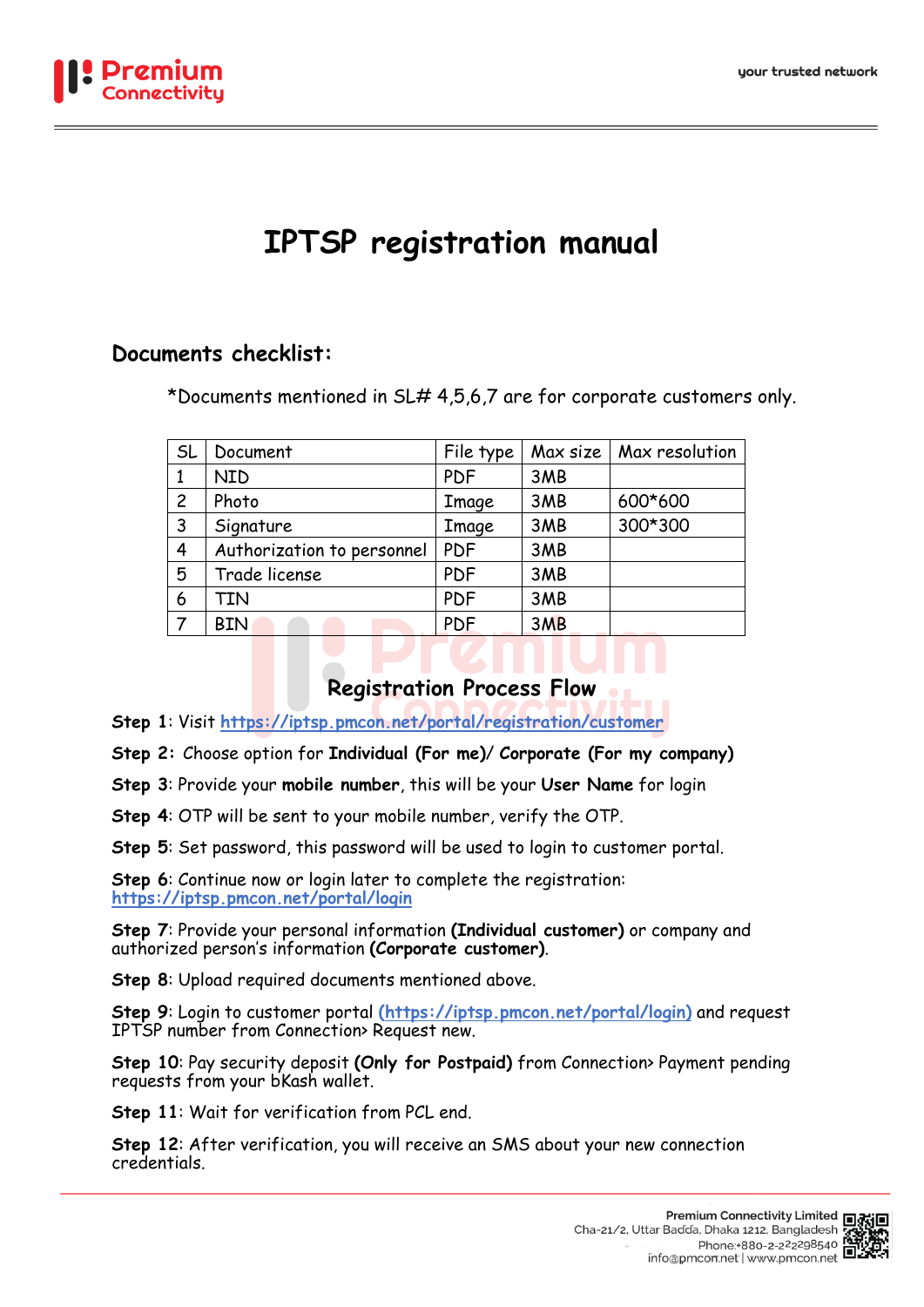



# **Navigation through Customer Portal**

| Tab                            | Subtab             | Content                                               |  |
|--------------------------------|--------------------|-------------------------------------------------------|--|
| Connection                     | All                | All IPTSP numbers of a customer                       |  |
|                                | Request New        | To request for a new number                           |  |
|                                | pending<br>Payment | To check if any payment is pending                    |  |
|                                | request            |                                                       |  |
| Address                        | All                | List of all address provided by customer              |  |
|                                | Add                | Customer can add new address from this page           |  |
| Invoice and Pay<br>All<br>bill |                    | List of all invoice for prepaid refill /postpaid bill |  |
| Balance & Refill               | Refill             | Customer can refill prepaid numbers from this page    |  |
| Report                         | CDR                | Call detail record of all numbers of a customer       |  |
| Support                        | All                | List of all support ticket                            |  |
|                                | Request            | To request for support for any issue related to       |  |
|                                |                    | <b>IPTSP</b> service                                  |  |